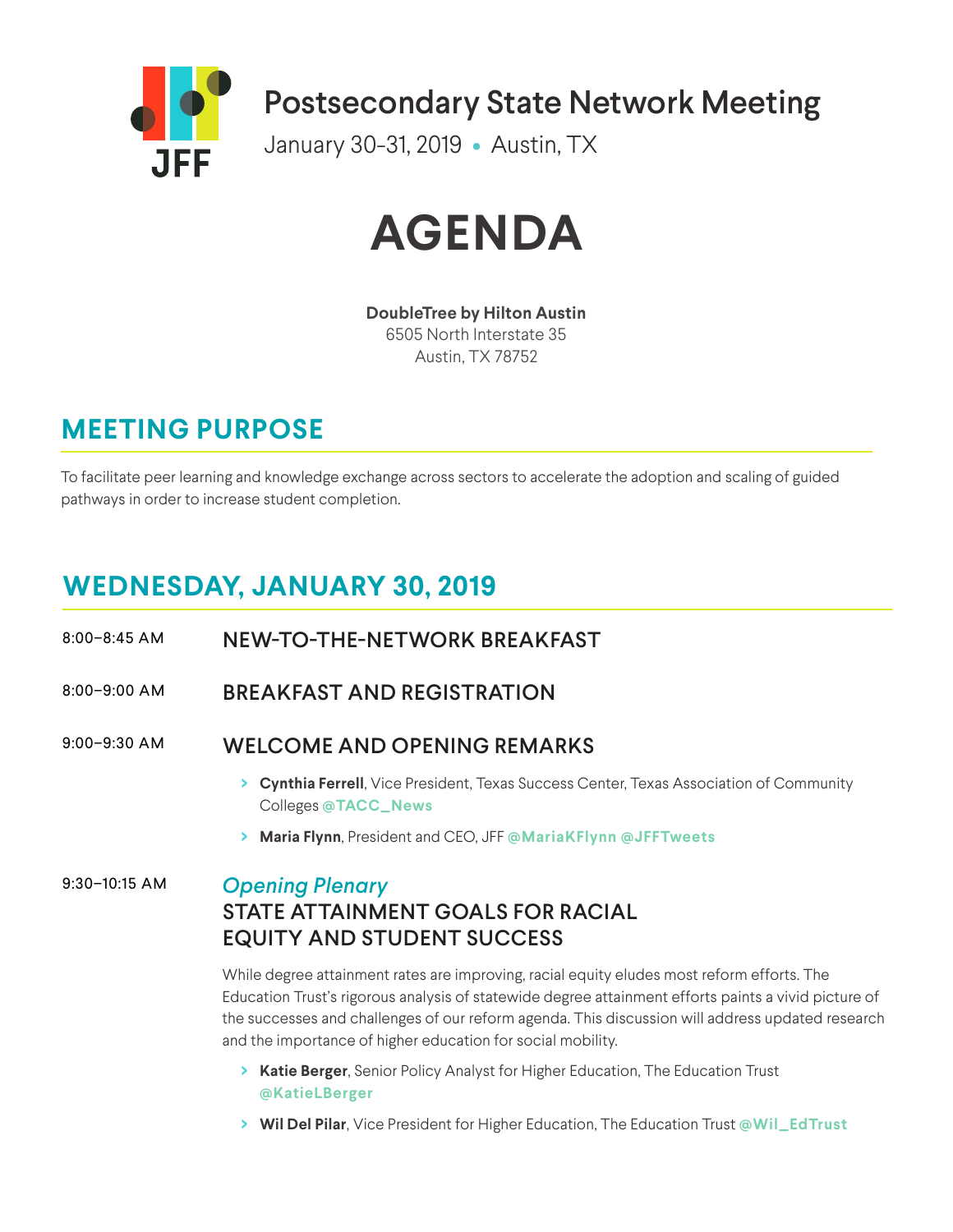#### 10:15-10:45 AM BRFAK

# 10:45 AM–12:00 PM *BREAKOUT SESSIONS ROUND 1* REAL SOLUTIONS, REAL CHALLENGES

# 1. Enhancing Equity and Improving Outcomes: Dual Credit and Early College High Schools in Texas

Dual credit and early college high school (ECHS) models are proven strategies for increasing positive student outcomes and closing achievement gaps for high-need high school students. In this session, panelists will explore how Texas implements these strategies statewide. They will discuss the recent redesign of the state's ECHS blueprint and designation process; the development of outcomes-based measures for evaluating ECHS; equity implications; funding considerations; and challenges in scaling these models.

- **> Stacy Avery,** Director, Postsecondary Preparation Programs, Texas Education Agency
- **> John Fitzpatrick,** Executive Director, Educate Texas
- **> Rex Peebles,** Assistant Commissioner for Academic Quality and Workforce, Texas Higher Education Coordinating Board
- **> Moderator: Charlotte Cahill,** Director, JFF

## 2. The Politics and Policy Designs of Statewide College Promise Programs

Tuition-free college is gaining political momentum as more states consider policy proposals for statewide college promise programs. In this session, community college leaders from Virginia and New Jersey will share how they navigate the political dynamics and policy considerations while developing new promise programs. They will offer perspectives on the opportunities and challenges for colleges and their students. The Education Trust will provide broader context on the state of promise programs across the United States.

- **> Katie Berger,** Senior Policy Analyst for Higher Education, The Education Trust
- **> Aaron Fichtner,** President, New Jersey Council of County Colleges
- **> Sharon Morrissey,** Vice Chancellor for Academic Services and Research, Virginia Community College System
- **> Moderator: David Altstadt,** Associate Director, JFF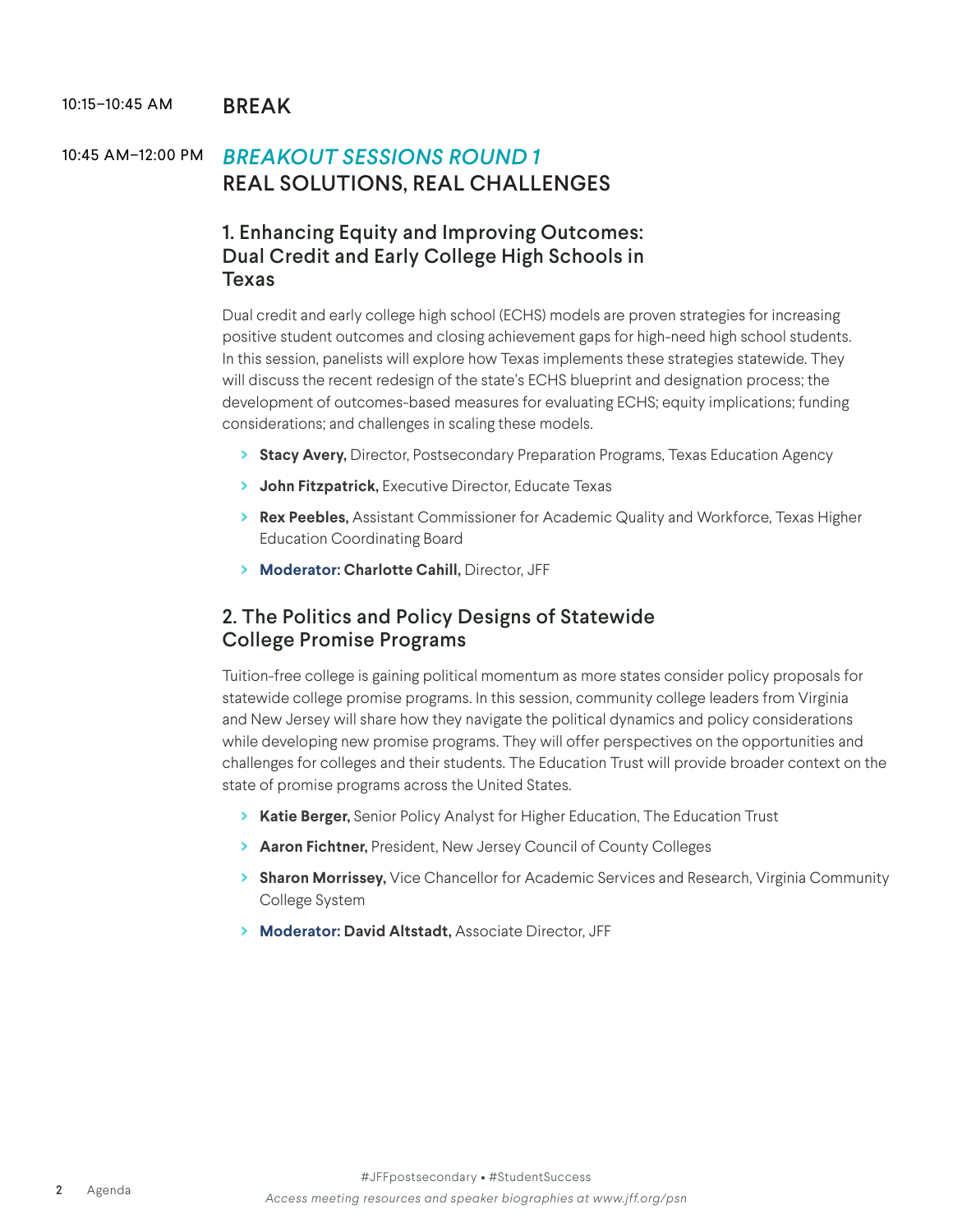# 3. Scaling Mathematics Pathways: What We Have Learned from Statewide Efforts

The Charles A. Dana Center has coordinated and collaborated with state leaders and mathematics faculty across the country. This session offers an update on its math pathways work and shares resources available to states. It will also highlight lessons learned from states doing this work, with a particular focus on Arkansas, where these reforms are achieving significant scale and being aligned with other statewide student success efforts.

- **> Mike Leach,** Director, Center for Student Success, Arkansas Community Colleges
- **> Paula Talley,** Manager, Professional Learning for Higher Education, Charles A. Dana Center, The University of Texas–Austin

# 4. Statewide and College Approaches for Promoting Equity

How can a focus on equity be effectively infused into guided pathways implementation? This session will delve into state and college strategies for addressing equity gaps as part of overall guided pathways efforts. The Washington Student Success Center will discuss lessons learned from collaborating with colleges to develop and implement strategies for achieving equitable success. Everett Community College and Skagit Valley Community College will share their equityminded approaches to institutional transformation.

- **> Thomas Keegan,** President, Skagit Valley College
- **> María J. Peña,** Chief Diversity and Equity Officer, Everett Community College
- **> Kristi Wellington-Baker,** Executive Director, Washington Student Success Center, State Board for Community and Technical Colleges

# 5. Strategies for Supporting Undocumented Students

How can community colleges support undocumented students? This session will present national and institutional perspectives on the unique challenges these students face while navigating postsecondary pathways. Presenters will discuss how they engaged in institutional transformation motivated by equity and inclusive excellence. They will share high-impact strategies for empowering all students, promoting social and economic mobility, and improving undocumented students' quality of life through an enhanced educational experience. The session will explore how these strategies can contribute to increased retention and completion among undocumented students.

- **> Mona Aldana-Ramirez,** Director of Student Success, San Antonio College
- **> Patricia Munsch,** College Associate Dean for Student Engagement Assessment, Suffolk County Community College
- **> Moderator: Victor Sáenz,** Chair, Department of Educational Leadership and Policy; Fellow, Sid W. Richardson Regents Chair in Community College Leadership, The University of Texas– Austin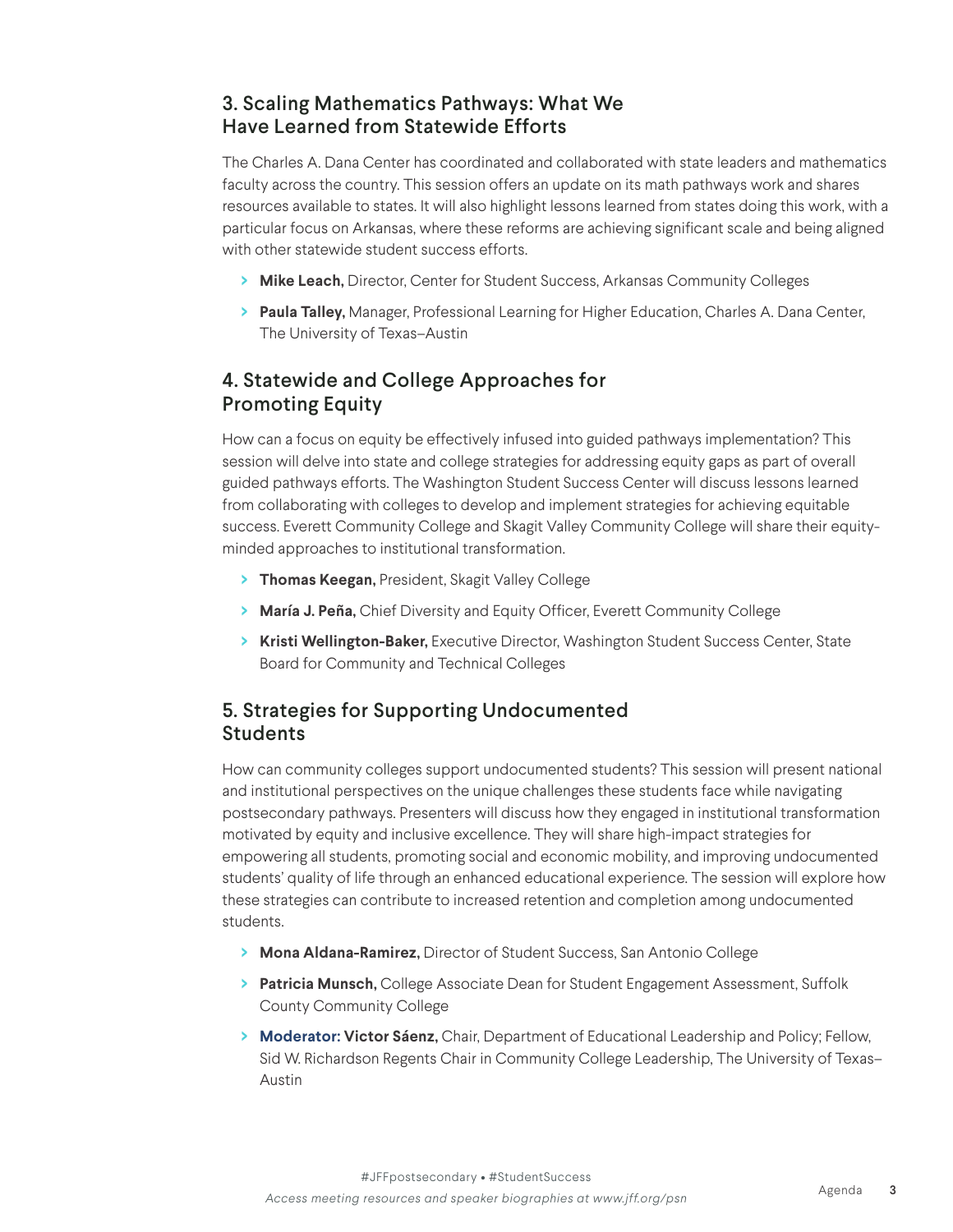#### 12:00-1:00 PM LUNCH

# 1:00–2:15 PM *Keynote* IMPROVING UPWARD MOBILITY IN AMERICA

Higher education is pivotal to driving intergenerational mobility. Professor Friedman will take us on a journey across the postesecondary ecosystem—powered by big data—to help us better understand the relationship between college completion and upward economic mobility, and their implications for pursuit of the American Dream.

**> John Friedman,** Associate Professor of Economics and International and Public Affairs, Brown University; Founding Co-Director, Opportunity Insights **@John\_N\_Friedman**

### 2:15–2:45 PM NETWORKING BREAK

# 2:45–4:00 PM *BREAKOUT SESSIONS ROUND 2* DATA DEEP DIVES

#### 1. Calculating Return on Investment for Developmental Education

For many underprepared students, the time between enrolling in college and completing a gateway course is lengthened by the traditional sequence of developmental education courses. While these courses were designed to develop academic skills, most students never complete their assigned sequence. Research shows that enrolling directly into a gateway course—through a corequisite, compressed, or modularized/emporium course structure—is a better choice for many students. Explaining to stakeholders the impact of these developmental education reforms is critical. Session attendees will learn about a holistic framework for measuring return on investment and participate in the calculation, discussion, and communication of an ROI measure.

- **> Kathleen Cleary,** Associate Provost for Student Completion, Sinclair Community College
- **> Chris Mullin,** Director, Strong Start to Finish

# 2. Equity, Economic Mobility, and Place

Increasingly, community colleges are considered a gateway to opportunity and economic mobility for historically disenfranchised populations. This session will examine how economic mobility differs by location. Panelists representing urban and rural community colleges will explore how colleges can disrupt these trends, sharing strategies, lessons learned, and critical questions for bolstering economic mobility for particular populations and places.

- **> Jessica Howard,** President, Southeast Campus, Portland Community College
- **> Russell Lowery-Hart,** President, Amarillo College
- **> William Serrata,** President, El Paso Community College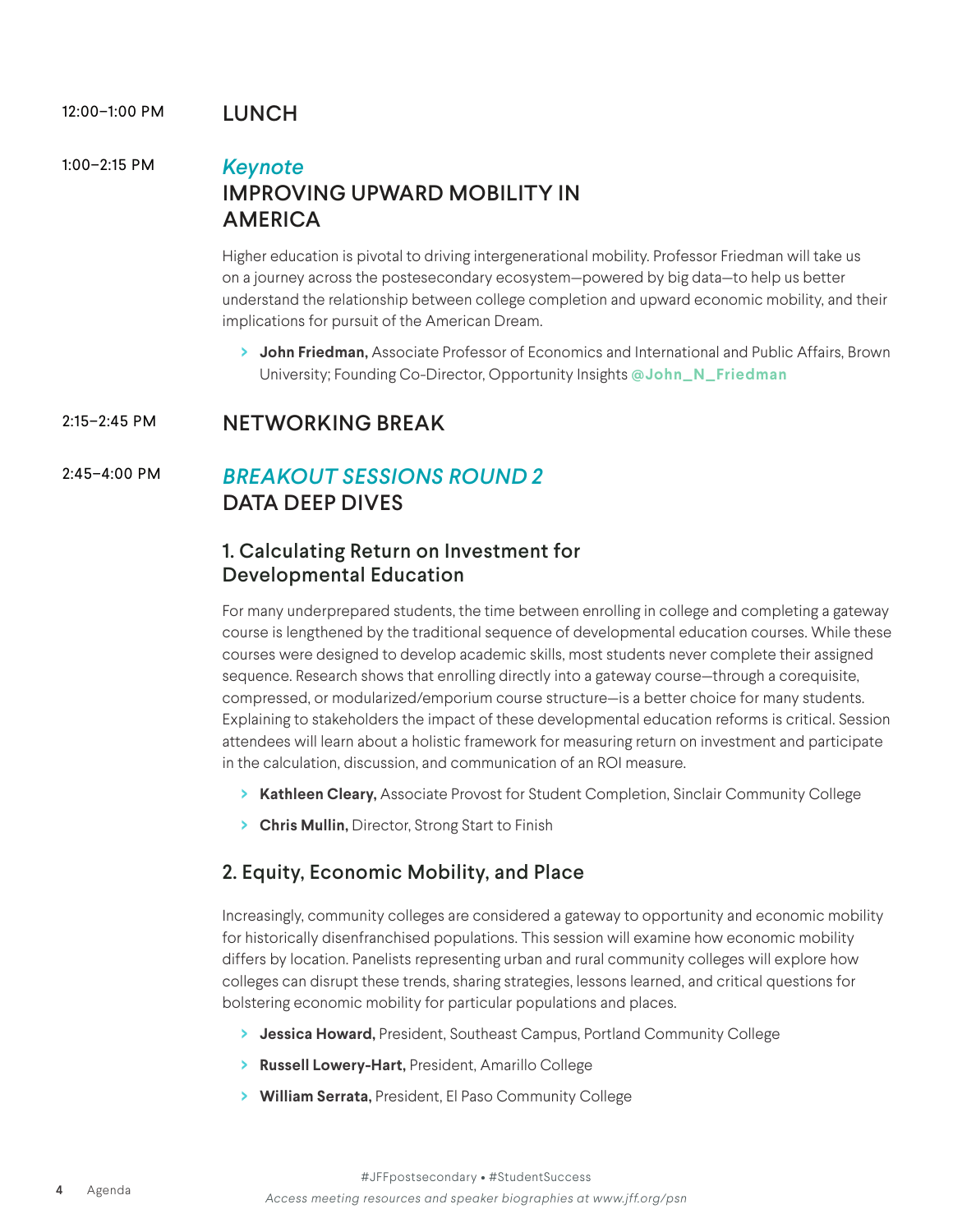# 3. The Future of Learning Meets the Future of Work

The future of work depends on the future of learning. How can colleges proactively develop guided pathways that keep pace with the influence that automation and artificial intelligence (AI) have on the future of work? How can these efforts promote equitable access to learning that equips underserved populations with the skills and opportunities necessary for upward mobility? In this session, participants will discuss labor market data showing the impact of automation and AI on employment opportunities and consider implications for the future of learning in community college.

**> Stephen Yadzinski,** Managing Director, JFFLabs

# 4. Harnessing the Power of Data through Design Thinking

Student access and success in higher education remain heavily impacted by the effects of structural inequality that manifest in student outcomes. Eliminating the persistent equity gaps requires colleges to redesign the student experience with equity in mind. This interactive session will introduce participants to the essential components of the design thinking process relating to implementing or supporting colleges' transformative redesign efforts. Participants will practice using design thinking tools and learn tips for using the process in their own work while maintaining a focus on equity.

**> Julia Lawton,** Director of Holistic Student Supports, Achieving the Dream, Inc.

# 5. How to Use High-Quality Data to Increase Campus Engagement and Improve Student Success

How do we build better data sets for campus use? With limited resources and capacity, many campus administrators primarily use data for federal reporting and compliance but struggle to incorporate these rich data sets into their work on continuous improvement. This panel session features three perspectives on how to encourage data use in campus decision-making. Panelists will highlight the types of student success questions that high quality data can answer, discuss available dashboards and how to use them, and address common concerns, such as staff capacity.

- **> Michelle Blackwell,** Manager for Data Partnerships, National Student Clearinghouse
- **> Ben Konruff,** Director of Performance Analysis & Continuous Improvement, Office of Student Success, Wisconsin Technical College System
- **> Danielle Taylor,** Manager, Voluntary Framework and Accountability Program & Development, American Association of Community Colleges
- **> Moderator: Nicole Ifill,** Senior Program Officer, Data, Bill & Melinda Gates Foundation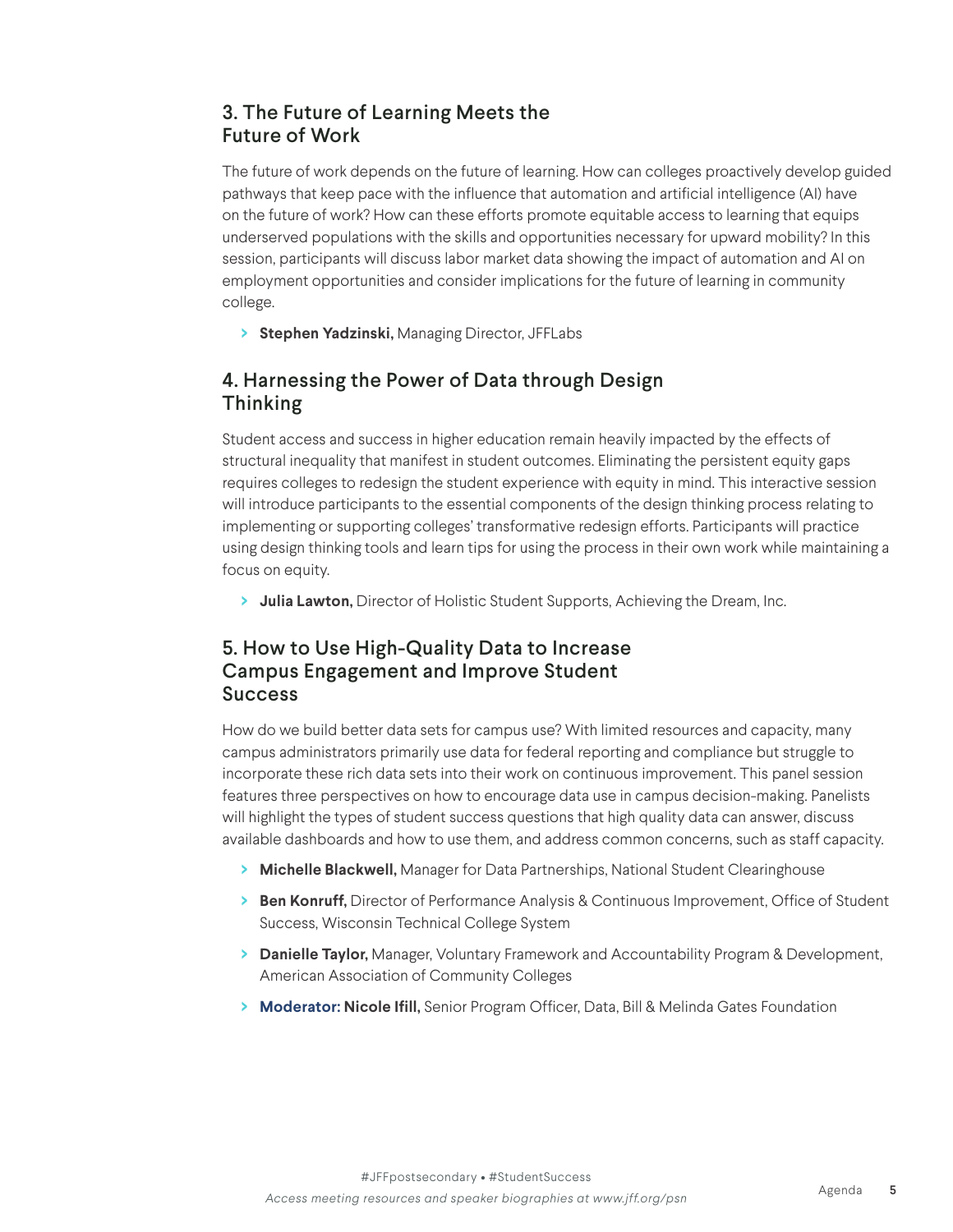# 4:15–5:15 PM *Plenary* FEDERAL AND STATE POLICY UPDATE

The 2018 elections brought significant shifts to the national political landscape. What are the implications for our work? Lexi Barrett, from JFF's national policy team, will discuss the federal and state policy developments that 2019 may bring. Additionally, this session will spotlight JFF's new comprehensive state policy agenda, "Smart Postsecondary Policies that Work for Students and the Economy," and discuss how states can use the agenda as a roadmap for policy and systems change.

- **> David Altstadt,** Associate Director, JFF **@JFFDave**
- **> Lexi Barrett,** Senior Director, JFF **@LexiBarrettJFF**

# 5:30–7:00 PM RECEPTION

## 6:30–11:30 PM EVENING SHUTTLES

Shuttle service will be provided between the hotel and the Domain neighborhood of Austin, to provide you with easy access to local shops and dining options.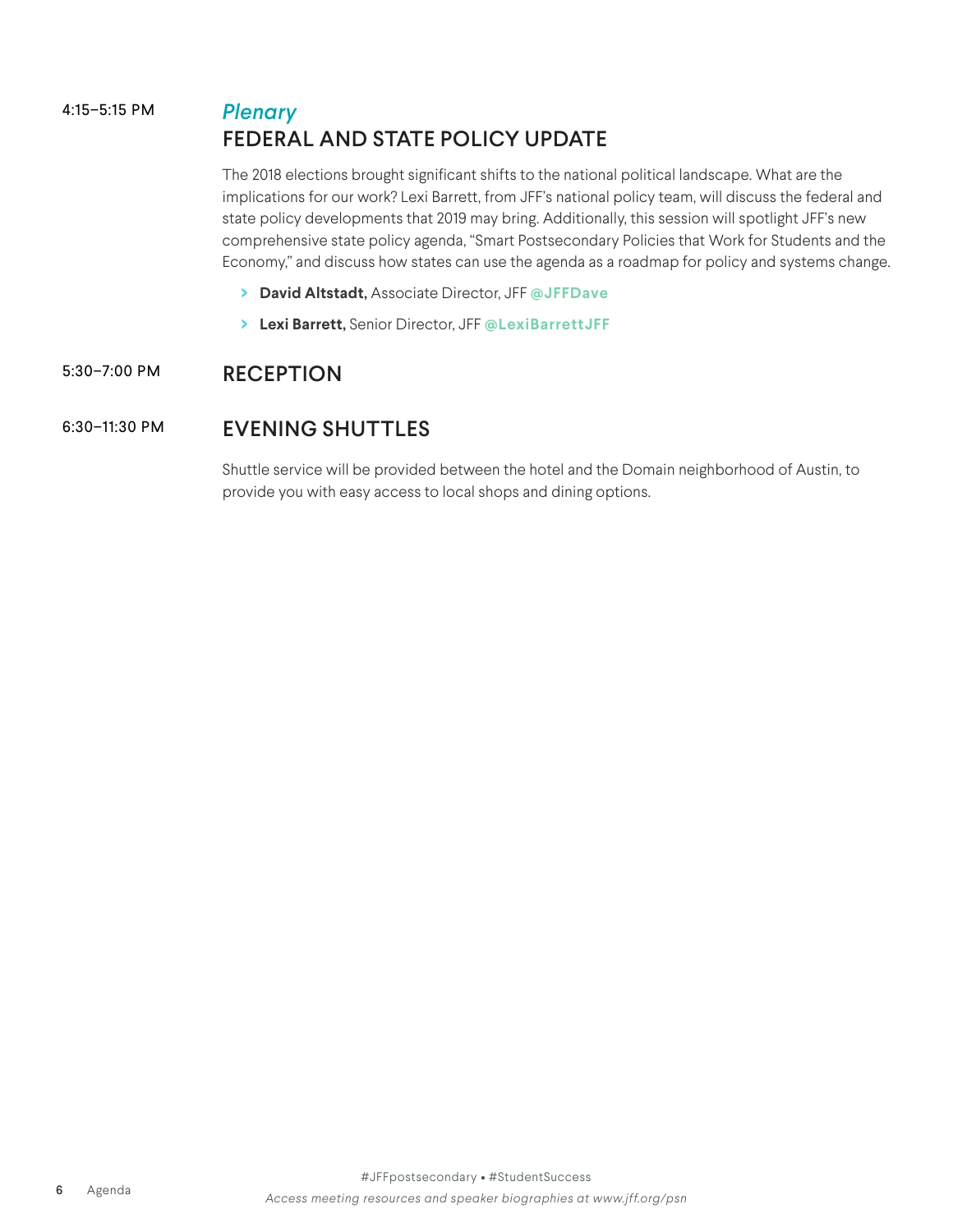# **THURSDAY, JANUARY 31, 2019**

7:30–9:00 AM *Closed Meeting* BILL & MELINDA GATES FOUNDATION AND STUDENT SUCCESS CENTER NETWORK EXECUTIVE DIRECTOR BREAKFAST

#### 8:00–9:00 AM BREAKFAST

#### 9:00–9:15 AM OPENING REMARKS

**> Lucretia Murphy,** Senior Director, JFF **@LucretiaPilissa**

# 9:15–10:30 AM *Plenary* THE EVOLUTION OF NETWORKS

In the field of education, networks and communities are used to increase access, boost completion, and drive socioeconomic mobility for all students. Although this approach is not new, our understanding of what does and does not work in network design, development, implementation, and evaluation is evolving. This plenary will explore the differing methodologies and approaches of three higher education networks. Panelists will candidly discuss what is effective across various types of networks and identify innovative practices and tools that increase the impact on students and institutions.

- **> Bridget Burns,** Executive Director, University Innovation Alliance **@BBurnsEDU**
- **> Stacey Clawson,** Senior Director, JFF **@StaceyLClawson**
- **> Harrison Keller,** Deputy to the President for Strategy and Policy and Clinical Professor of Public Policy Practice, The University of Texas–Austin **@JWHKeller**
- **> Moderator: John Fitzpatrick,** Executive Director, Educate Texas

# 10:30–11:00 AM NETWORKING BREAK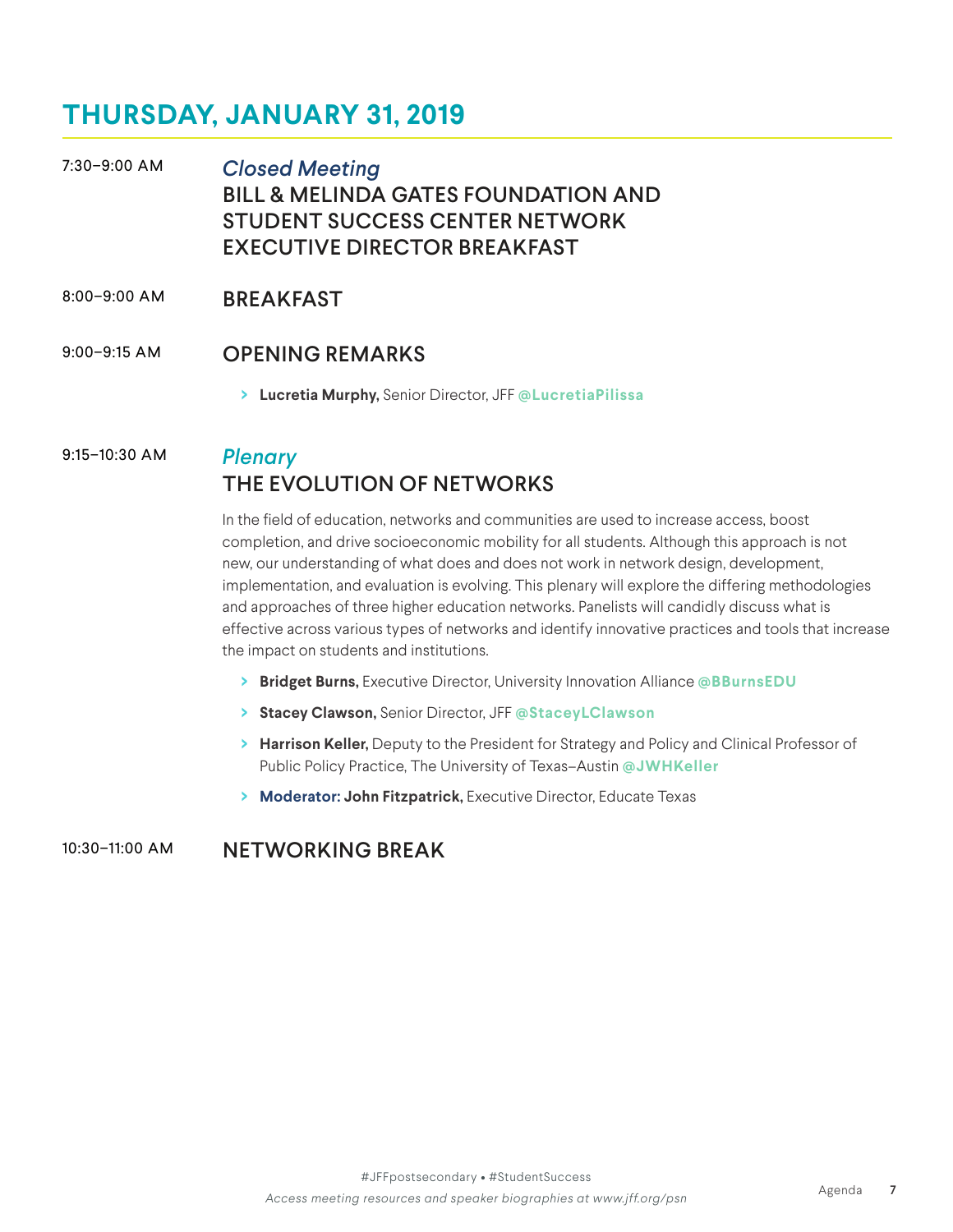# 11:00 AM–12:15 PM *BREAKOUT SESSIONS ROUND 3* EXPLORING THE ECOSYSTEM OF EDUCATION AND WORK

## 1. Facilitating Connections to Work as an Equity Strategy: JFF's Work-Based Learning and Apprenticeship Approach

Without an intentional focus on diversity, many underrepresented and traditionally underserved populations (including people of color, women, and opportunity youth) are continually left out of the high-quality, work-based learning experiences that can serve as stepping stones to increased economic opportunities. In this session, representatives from JFF's Center for Apprenticeship & Work-Based Learning and Pathways to Prosperity teams will share how JFF supports community colleges in increasing students' employment opportunities by facilitating their connections to work early in their programs of study.

- **> Charlotte Cahill,** Director, JFF
- **> Deborah Kobes,** Director, JFF
- **> Moderator: Michael Collins,** Vice President, JFF

## 2. Forging Partnerships with Community-Based Organizations to Bolster Student Financial **Stability**

The Michigan Center for Student Success is committed to increasing postsecondary outcomes statewide. While assisting institutions in refining practices and policies is essential, so is encouraging these institutions to engage with community partners to provide the vital support services that enable students to stay in college. Building these community partnerships is critical and complex. In this session, the Michigan Center for Student Success, along with its partner organization United Way, will present a common challenge of practice they've faced in working together. Through a consultancy approach, participants will engage in collaborative problem solving, surfacing common challenges, successes, and strategies for effective partnerships to bolster student success.

- **> Leslie Kellogg,** Provost & Vice President, Academic Affairs, Lake Michigan College
- **> Nancy Lindman,** Director, Public Policy and Partnerships, United Way
- **> Erica Orians,** Executive Director, Michigan Center for Student Success, Michigan Association of Community Colleges
- **> Moderator: Amy Girardi,** Senior Program Manager, JFF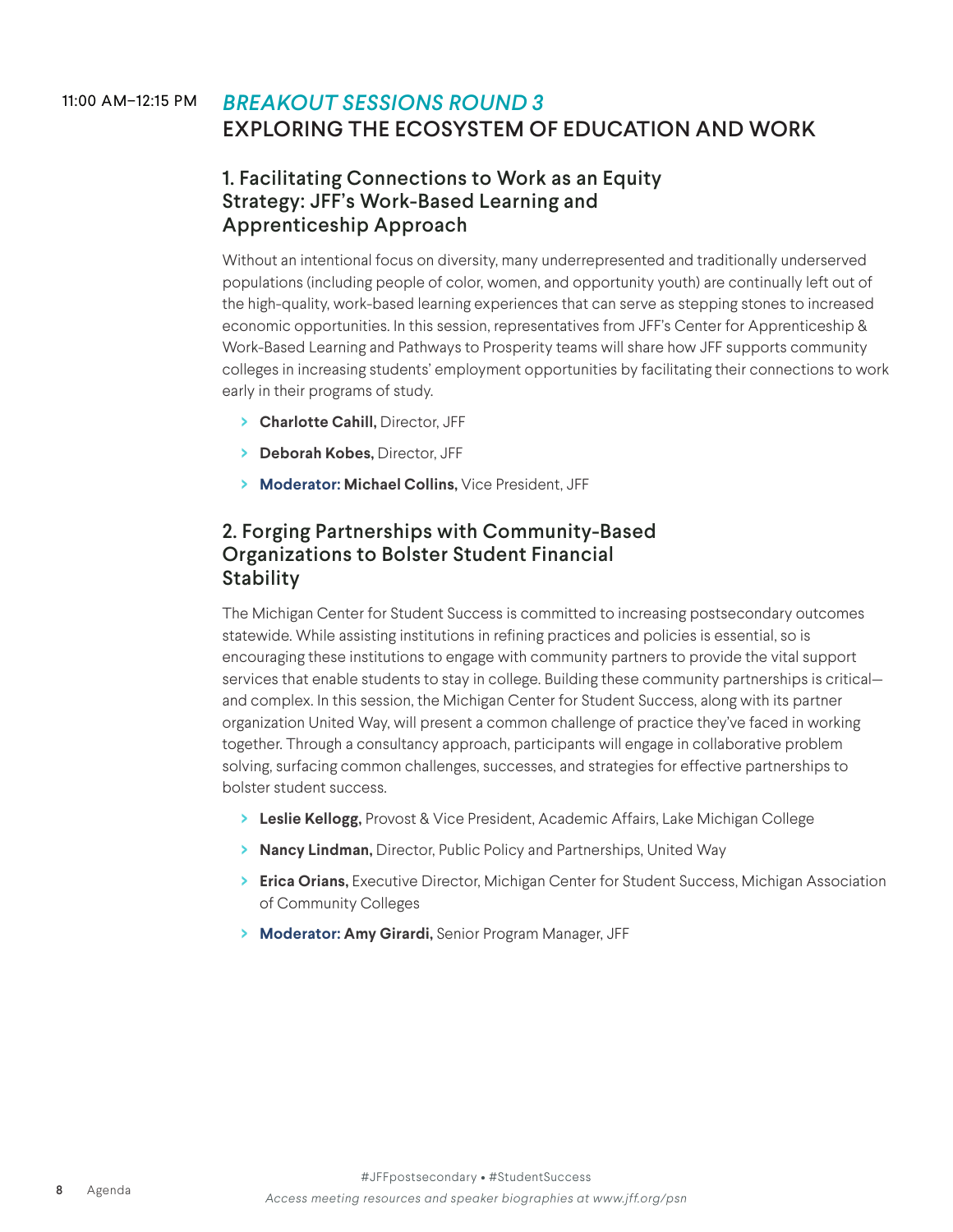# 3. Mapping the Ecosystem of Education and Economic Mobility

Each of us exists within an ecosystem—a dynamic group of actors that, intentionally or not, interacts with and creates change in each other and in the shared environment. In this session, participants will map actors in our ecosystem, consider their actions and interactions, and identify opportunities to accelerate and sustain work together. This is a very interactive session, so come prepared to engage!

- **> Julita Bailey-Vasco,** Program Manager, JFF
- **> Victoria Cirks,** Senior Technical Assistant Consultant, American Institutes for Research

# 4. Startups at the Frontline of Change

Technology is changing the way people work and how individuals learn and access training. JFFLabs, in partnership with JFF's Center for Apprenticeship & Work-Based Learning, is separating signal from noise in the market by vetting and organizing workforce and education technologies. Join JFFLabs and three of its acceleration partners—Catalyte.io, LaunchPath, and Nepris—for an interactive session to discuss how startups can drive better education outcomes and career opportunities. The focus of this conversation will be to inform and influence the future behaviors of traditional and new economy systems as each evolves to meet changing needs.

- **> Tim Aldinger,** Executive Director of Workforce Development, Foundation for California Community Colleges
- **> Nancy Chan,** Head of Strategic Partnerships, Catalyte.io
- **> Sabari Raja,** Cofounder and CEO, Nepris, Inc.
- **> Binu Thayamkery,** Cofounder & Chief Technology Officer, Nepris, Inc.
- **> Stephen Yadzinski,** Managing Director, JFFLabs

## 5. CLOSED SESSION: Student Success Center Network Services Providers Meeting

In this interactive session, JFF will share its vision and strategy for designing and delivering services for the Student Success Center Network (SSCN) in partnership with national service providers. Attendees will have opportunities to learn from their peers about what various service offerings have looked like in SSCN states, and discuss opportunities for collaboration, alignment, and knowledge sharing across the network of providers. This is a closed session specifically for providers who currently serve the SSCN, and will be one of many ongoing touch points with this important part of the network.